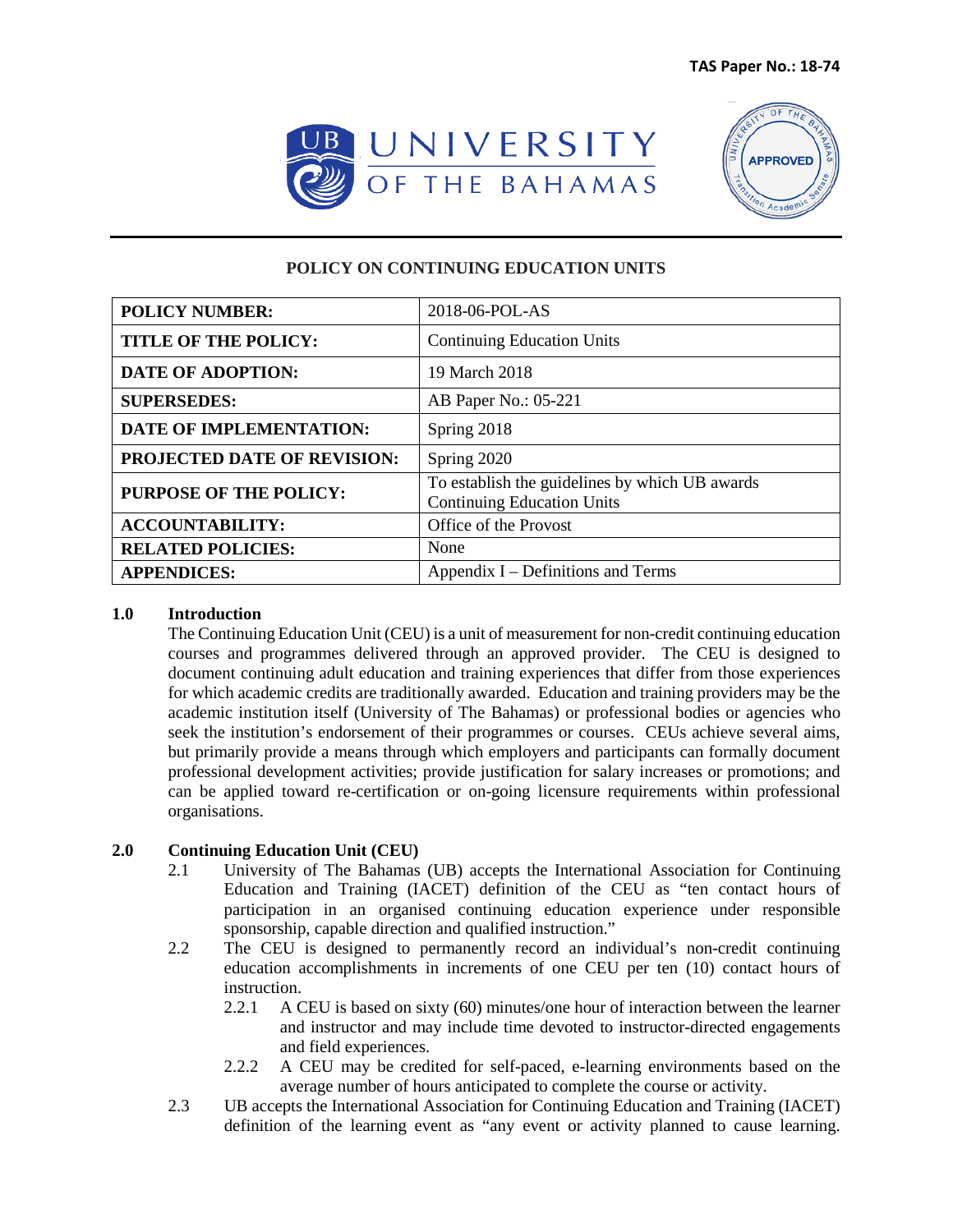Learning event or activity is a generic term which may refer to CE/T programs, courses, or smaller portions of either. Generally, the terms for learning events are ordered as follows, according to their composition from the largest to smallest component: program, course (includes seminar and workshop), session. These terms are often used interchangeably. A learning event or activity may be taught in different time frames, such as one hour, one day, one week, or over a period of days, weeks, or months."

## **3.0 Calculating the CEU**

CEUs shall be calculated by

- 3.1 adding only those portions of the learning event that are devoted to instruction and/or instructor-directed engagements;
- 3.2 counting the number of hours only in the course/programme; refreshment breaks, lunches and other activities not directly part of the instructional experience are not counted;
- 3.3 dividing the total number of instructional and/or instructor-directed engagement hours by ten (10);
	- 3.3.1 The CEU may be expressed in tenths of a CEU (that is, 17 contact hours equate to 1.7 CEU; 3 contact hours equate to .3 CEU). However, the CEU is not expressed beyond the tenth place (that is, if the calculations are 1.78, this should be expressed as 1.8 CEU).
	- 3.3.2 Providers may use hundredths to express a one-half hour increment. For example, a course of three and one-half hours may be expressed as .35 CEU. Hundredths shall not be used to express any portion of an hour other than a half-hour.
	- 3.3.3 When the contact minutes of the last hour are a fraction of an hour, the following shall be used to calculate the CEU
		- 3.3.3.1 If the contact minutes are at least 5/6 (50 minutes or more), the fractional portion shall be counted as a whole hour;
		- 3.3.3.2 Any portion of an hour between 30 and 49 minutes shall be counted as thirty (30) minutes; and
		- 3.3.3.3 Any part of an hour less than thirty (30) minutes should be discarded.
	- 3.3.4 Although sessions within a learning event may be of any length, CEUs will not be granted for learning events that are less than one hour in length.

# **4.0 Timeline for Awarding CEUs**

- 4.1 The number of contact hours of instruction and appropriate CEUs to be awarded must be determined **prior** to conducting/attending a learning experience and after the purpose and intended learning outcomes, requirements for satisfactory completion, content and content levels format, instructional methodology, instructional staff and time schedule have been established.
- 4.2 A decision to award CEUs will not be made after the programme or activity has been offered/attended.
- 4.3 Learning events or activities undertaken prior to the implementation of this policy are not eligible for University of The Bahamas CEUs.

#### **5.0 Activities for Which CEUs May Be Awarded**

The following are examples of the types of activities for which CEUs may be awarded.

- 5.1 Continuing education programmes for professionals, for example, doctors, nurses, lawyers, engineers, teachers.
- 5.2 In-service training programmes for specific target populations.
- 5.3 License renewal programmes, seminars, workshops or short courses for the general public.
- 5.4 Paraprofessional training programmes.
- 5.5 Distance learning on-line programmes.
- 5.6 Field trips, projects and assignments which are an integral part of a learning event.
- 5.7 Learner assessment and learning event evaluations.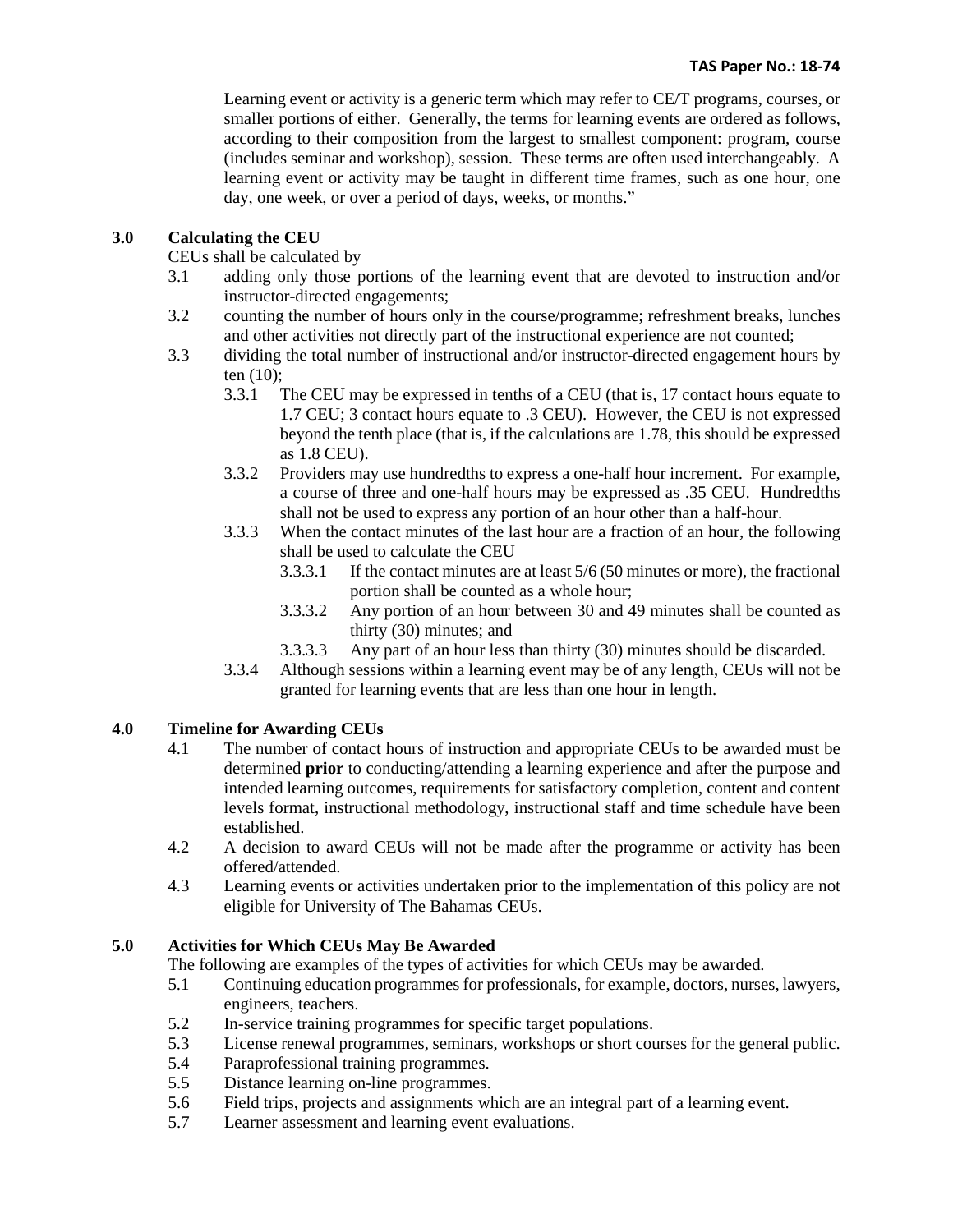### **6.0 Activities for Which CEUs May Not Be Awarded**

The following are examples of the types of activities for which CEUs may not be awarded.

- 6.1 Courses for which the participant has received or will receive academic credit.
- 6.2 Orientation programmes.
- 6.3 Association membership and leadership activities such as holding membership or serving in a leadership capacity in an association or society.
- 6.4 Committee meetings.
- 6.5 Policy assignments, delegated assemblies or participation in similar meetings for policymaking purposes.
- 6.6 Entertainment or recreational lecture series, cultural performances and social activities.
- 6.7 Writing of articles, books, research reports, or presentation of papers outside of a planned, directly supervised continuing education/training experience that fulfils the CEU criteria.
- 6.8 Learning events delivered through the mass media (for example, television, radio, newspaper) unless these presentations are an integral part of a planned learning event that meets the CEU criteria.
- 6.9 Meetings, conventions and exhibitions which attract large numbers of participants, involve different activities and are conducted primarily for information-sharing purposes. (Planned learning activities within such events which meet the criteria are eligible for the CEU.)
- 6.10 Travel or participation in a travel study programme unless the educational component of the travel study programme meets the CEU criteria.
- 6.11 On-the-job training and other work experiences unless the work experience is structured as part of a planned and supervised continuing education experience that meets the CEU criteria.
- 6.12 Life or previous work experience.
- 6.13 Programmes that prepare participants to pass examinations such as those required for Certified Public Accountant, Real Estate Licenses and the Graduate Record Examination.

# **7.0 Learners CEU Records**

- 7.1 UB shall maintain a permanent record which shows the number of CEUs earned for each learner who successfully completes a CEU approved event.
- 7.2 Cumulative records of all CEUs earned shall be available for a **minimum of seven (7) years** and shall be issued as an official permanent record upon the learner's request.
- 7.3 CEUs must be recorded for all learners in an approved event. The individual record should include
	- 7.3.1 University's name and address;
	- 7.3.2 Learner's name and learner identification number;
	- 7.3.3 Event title (Title should be as descriptive as possible);
	- 7.3.4 Completion date of event;
	- 7.3.5 Number of CEUs awarded; and
	- 7.3.6 Learner's assessment score.
- 7.4 Learners wishing to obtain records of their CEUs must complete and sign the appropriate request form.
- 7.5 Records of learners CEUs shall only be released to a third party with the learner's written permission and upon submission of the completed appropriate request form signed by the learner.

#### **8.0 Requirements for CEUs**

- 8.1 For a course or programme to qualify for approval for CEUs, the request must be forwarded by the provider to Continuing Education and Lifelong Learning at least two (2) weeks prior to the event and must include the following
	- 8.1.1 *Needs Identification*: A rationale which indicates how the course or programme responds to the educational need of a specific target audience and that includes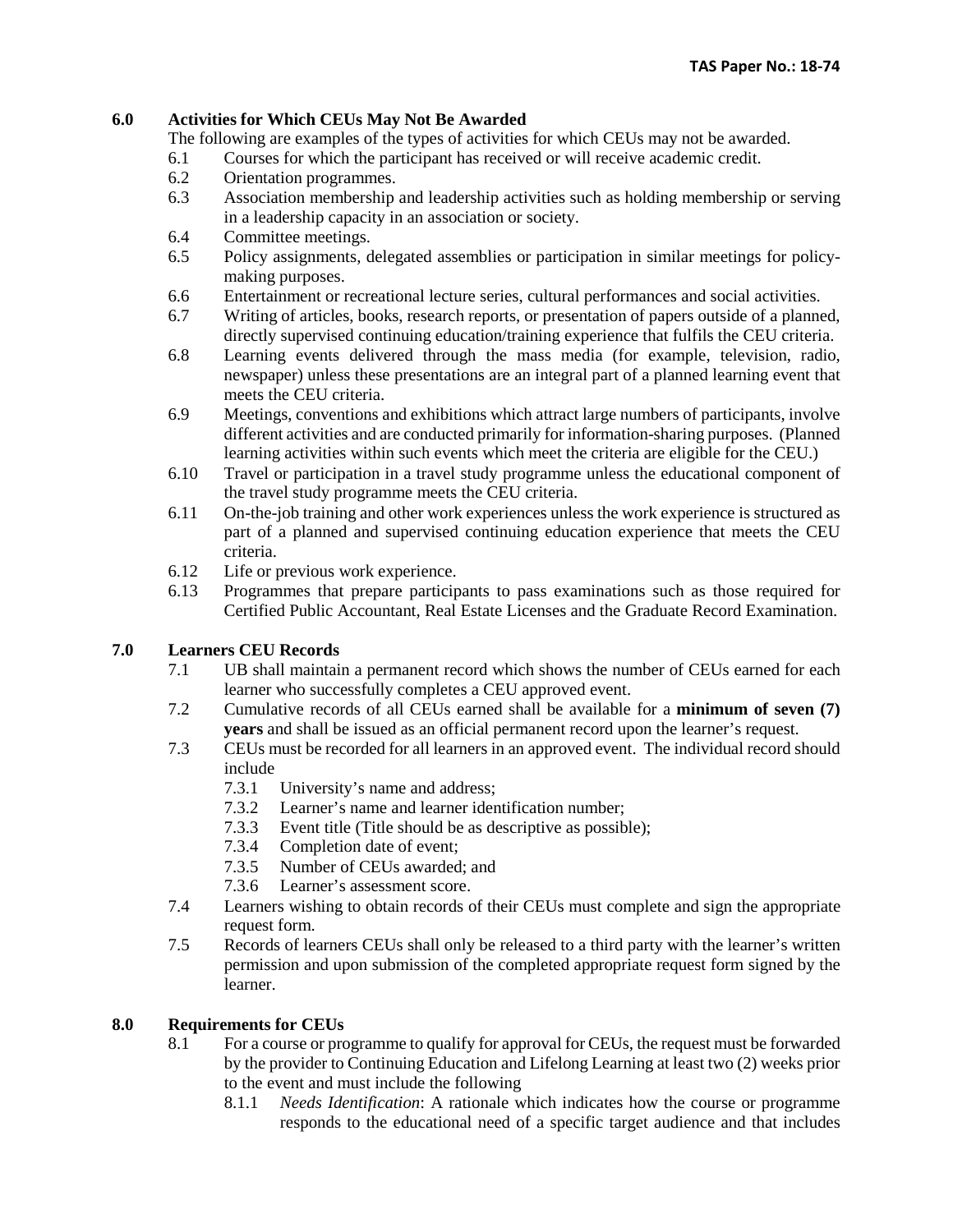details of the mechanism through which input from the target audience was obtained during the planning stages of the activity;

- 8.1.2 *Learning Outcomes*: A clear statement of objectives for the course or programme indicating new knowledge, skills, attitudes and performance objectives to be realised;
- 8.1.3 *Content and Methodology*: An overview of the instructional content and an indication of how it has been organised to meet the objectives, including the duration (time requirements);
- 8.1.4 *Instruction*: Copies of the curriculum vitae of each instructor to be engaged during the activity with supporting documentation which confirms that the instructor is competent to deliver the content;
- 8.1.5 *Requirements for Satisfactory Completion*: A clear indication of the provision for the registration of learners, procedures for awarding the CEUs and attendance and competency requirements for satisfactory completion; if UB is required to perform this function, the request should be made at this point so that necessary fees are calculated;
- 8.1.6 *Assessment of Learning Outcomes*: The process for assessment, including copies of the assessment tools that will be employed;
- 8.1.7 *Programme Evaluation*: Evaluation criteria for the measurement of all aspects of the course or programme, including the administration and operation of the activity as a whole;
- 8.1.8 *Facilities and Learning Support*: Details of the learning space, reference materials and equipment, if using a facility other than UB.
- 8.2 In those instances where the provider has not applied for a course or programme to receive CEUs at UB and where individual participants may wish a course or programme to be considered for CEUs, the individual must supply the information listed above along with the Request for Awarding CEUs Form at least two (2) weeks prior to the event.

#### **9.0 Unit Fees**

- 9.1 Unit fees shall be assessed in consultation with UB's Business Office.
- 9.2 Fees for University of The Bahamas conducted On-Site Registration
	- 9.2.1 Should UB be responsible for on-site registration (at a location other than UB), the programme provider shall pay on-site registration fees in addition to any other expenses incurred, including but not limited to travel, hotel accommodations and meals.
	- 9.2.2 On-site registration includes
		- 9.2.2.1 Collecting participant CEU fees;
		- 9.2.2.2 Ensuring that participants accurately complete all CEU forms; and
		- 9.2.2.3 Forwarding all fees and forms to relevant UB office(s).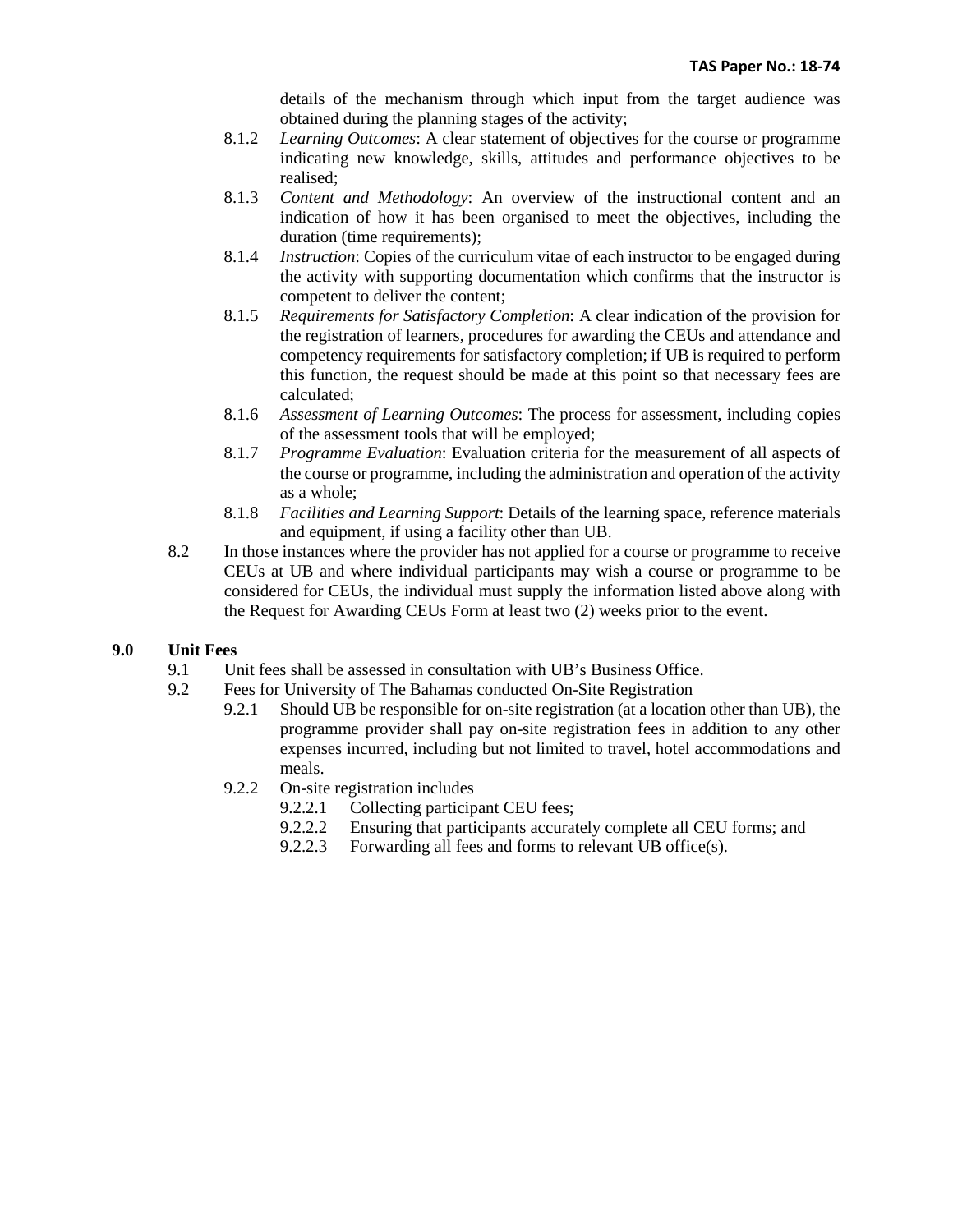

### **Appendix I Policy on Continuing Education Units Definitions and Terms**

| <b>Contact</b>                                           | Interaction between a learner and instructor or between a learner and materials<br>which have been prepared to cause learning.<br>Contact implies two-way<br>communication in order for the learner to receive feedback to monitor and assess<br>learning.                                                                                                                                                                                                                                                                                                                                       |
|----------------------------------------------------------|--------------------------------------------------------------------------------------------------------------------------------------------------------------------------------------------------------------------------------------------------------------------------------------------------------------------------------------------------------------------------------------------------------------------------------------------------------------------------------------------------------------------------------------------------------------------------------------------------|
| <b>Contact hour</b>                                      | One clock hour of interaction as defined above under "contact." A clock hour is<br>sixty $(60)$ minutes.                                                                                                                                                                                                                                                                                                                                                                                                                                                                                         |
| Continuing<br><b>Education and/or</b><br>Training (CE/T) | Structured educational and/or training experiences for personal or professional<br>development in which participants are assumed to have previously attained a basic<br>level of education, training, or experience. It is also used to describe education<br>and/or training beyond the basic education, training, or experience required for a<br>license, certification, degree, or beyond the entry-level position of a job.                                                                                                                                                                 |
| <b>Evaluation</b>                                        | A process for measuring discrete elements or the overall success of courses,<br>including such elements as learner satisfaction, benefits, results or outcomes,<br>learning achievement, and impact.                                                                                                                                                                                                                                                                                                                                                                                             |
| <b>Instructional</b><br>methods                          | Methods used by an instructor to cause learning to occur. Examples include, but<br>are not limited to, lectures, questions, discussions, visuals, exercises, summaries,<br>case studies, electronic simulation, demonstrations, practical hands-on exercises,<br>and virtual reality sessions.                                                                                                                                                                                                                                                                                                   |
| Learner                                                  | An individual participating in an activity for the purpose of acquiring knowledge,<br>skills, or attitudes.                                                                                                                                                                                                                                                                                                                                                                                                                                                                                      |
| <b>Learning activity</b><br>or event                     | Any event or activity planned to cause learning. Learning event or activity is a<br>generic term which may refer to CE/T programs, courses, or smaller portions of<br>either. Generally, the terms for learning events are ordered as follows, according<br>to their composition from the largest to smallest component: program, course<br>(includes seminar and workshop), session. These terms are often used<br>interchangeably. A learning event or activity may be taught in different time<br>frames, such as one hour, one day, one week, or over a period of days, weeks, or<br>months. |
| <b>Learning need</b>                                     | The gap between a learner's current level and some desired level of knowledge,<br>skills, attitudes, or performance, generally states as a problem or issue. For<br>example, consider the <i>problem</i> of excessive back injuries to employees. The<br><i>learning need</i> is for information and skills required to correctly lift heavy objects.                                                                                                                                                                                                                                            |